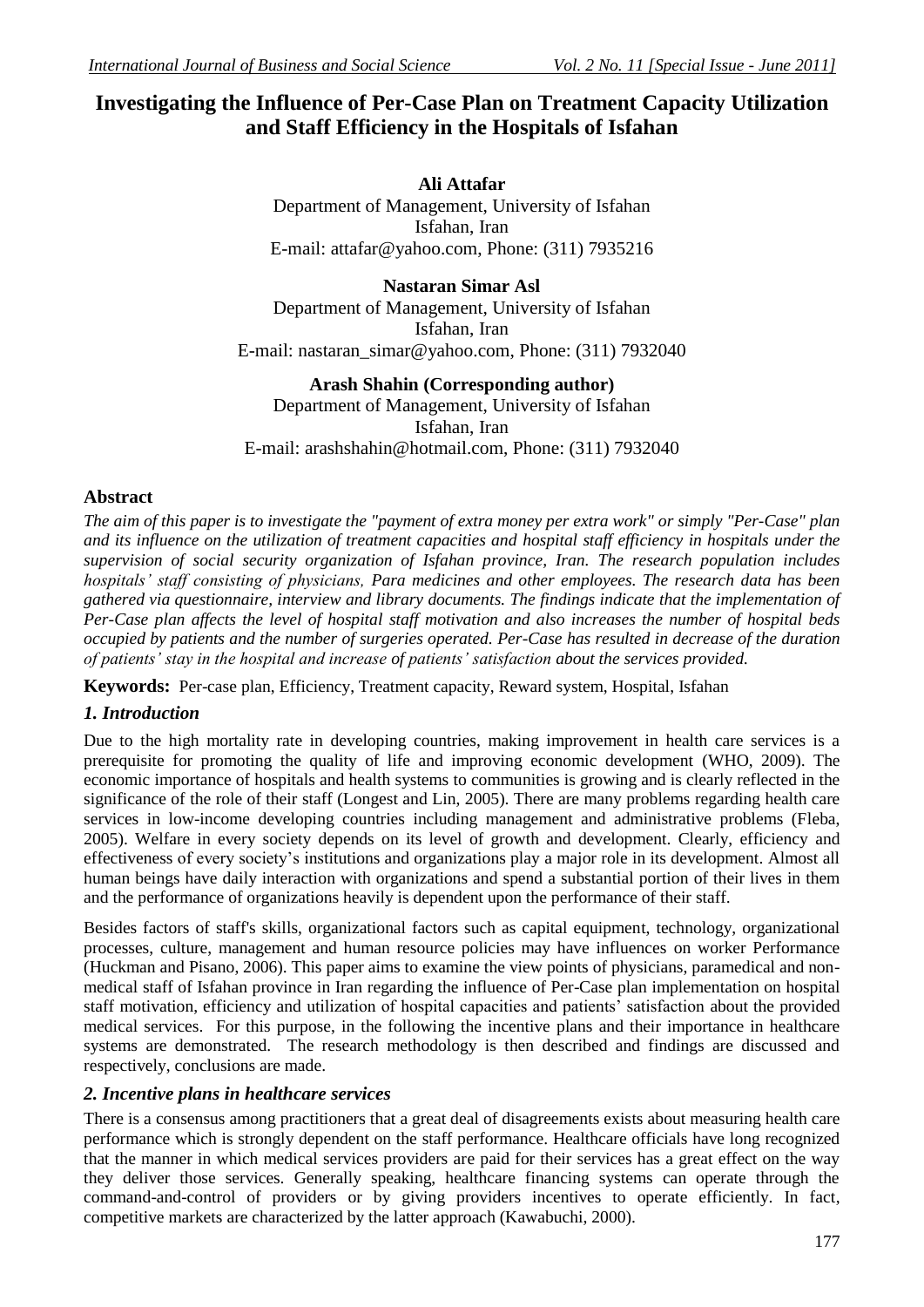Today, Hospital leaders tend to measure, report and sustain improvements in patient care quality and safety more than the past (Fittzpatrick and Faan, 2006). Based in the findings of Adler et al. (2003), physicians or hospital staff are not sufficiently motivated by human resource management practices of hospitals and healthcare systems to improve the quality and quantity of services they provide. Results of a field study conducted on staff and managers of a training hospital affiliated to Qazvin University of Medical Sciences revealed that adequate salary, suitable working conditions and job security are the three important job motivators from staff's viewpoints out of which, adequate salary got the highest score (Raeisi and Mohebbifar, 2006). In healthcare compensation plans, prospective payment mechanisms such as the Medicare pricing system are designed to create incentives that motivate hospitals to control the use of care, improve the efficiency of resource use and also contain costs (Khaliq et al., 2003). Similarly, Per-Case plan is one of the compensation methods based on staff's performance in hospitals and healthcare centres. In other words, employees earn more as they do more. In this plan, the money-volume of general and specialized physicians' performance is monthly calculated and after routine reductions related to the legal considerations (e.g. tax) and health centres' share, the rest is paid to them (SSOIP, 1996).

#### *3. Research methodology*

This research is typically a field study in which, questionnaire and interview techniques are used to collect the required data. The questionnaire contains 41 questions out of which, 40 questions are closed. The research sample includes 22 physicians, 94 medical staff and 34 non-medical staff who all worked in public hospitals affiliated to the Social Security Organization of Isfahan province in Iran. Five point Likert scale is used as answer options in the questionnaire ranging from very low to very high. In addition to the questionnaire, few interviews are conducted with 25 physicians, 80 paramedical staff and 35 non-medical staff. The collected data is analyzied using SPSS software. The Cronbach's alpha coefficient is calculated as an indicator of data reliability and the value of 0.91 is obtained, which is satisfactory.

#### *4. Findings*

As it is indicated in Table 1, the observed t value represents a significant difference between the opinions of the three groups of physicians, paramedical staff and others. In other words, all of the three groups believe that the extra pay affects the occupation rate of hospital beds. It should be noted that the increase in occupation rate of hospital beds is does not indicate a positive effect of Per-Case plan; however, the quality of the services provided to customers should be proved in order to claim the real effects of this plan. According to Table 2, the paramedical and other staff believe that the Per-Case plan is effective on the number of surgeries operated and particularly on small surgeries. In other words, paramedical and other staff consider this plan to have high impact on the number of surgeries done, while physicians consider it to have moderate effects. Based on the results presented in Table 1, it is apparent that the Per-Case plan influences the occupation rate of hospital beds and as a result has a direct relationship with number of surgeries operated. Only physicians think that Per-Case plan does not affect the number of surgeries. Therefore, this plan should be implemented in a way that it really motivates physicians to operate more with various surgeries.

As it is addressed in Table 3, paramedical staff has a positive attitude towards the impact of Per-Case plan on the decrease of duration of patients' stay at hospital as there is a significant difference between the sample mean and the theoretical mean of research population. However, medical staff believe that the plan has a strong effect on patients' duration of stay at hospital where as physicians and other staff consider this impact to be weak. The findings indicate that if patients do their medical tests and their disease- related radiographies in out-patient departments and later are hospitalized or if they have out-patient surgeries where possible instead of being hospitalized, the duration of their stay at hospital decreases. Also, avoiding excessive medical examinations and radiographies lead to a decrease in patients' average duration of hospitalization. Based on the research findings, physicians do not consider Per-case plan implementation influential on number of visits to patients before and after surgeries while paramedical and other staff think vice-versa (Table 4).

In fact, physicians believe that this plan has a low or very low effect on the number of visits done to patients whereas the other groups believe that the impact is high. Based on the regulations, physicians are only paid for a visit to each case before the surgery and are not paid for any visit after that, so they are not motivated to visit their patients after surgeries and this could be the reason for the difference between the views of physicians and the other two groups. In order to adopt a comprehensive approach towards the impact of Per-Case plan on the application of treatment capacities in hospitals, the general view of physicians, paramedical and other staff is analyzed. It should be noted that all of the three groups believe that the implementation of this plan has a positive effect on the application of curative capacities of hospitals as it is addressed in Table 5. The observed F-value in Table 5, indicates that there is a significant difference among the mean-value of the three groups.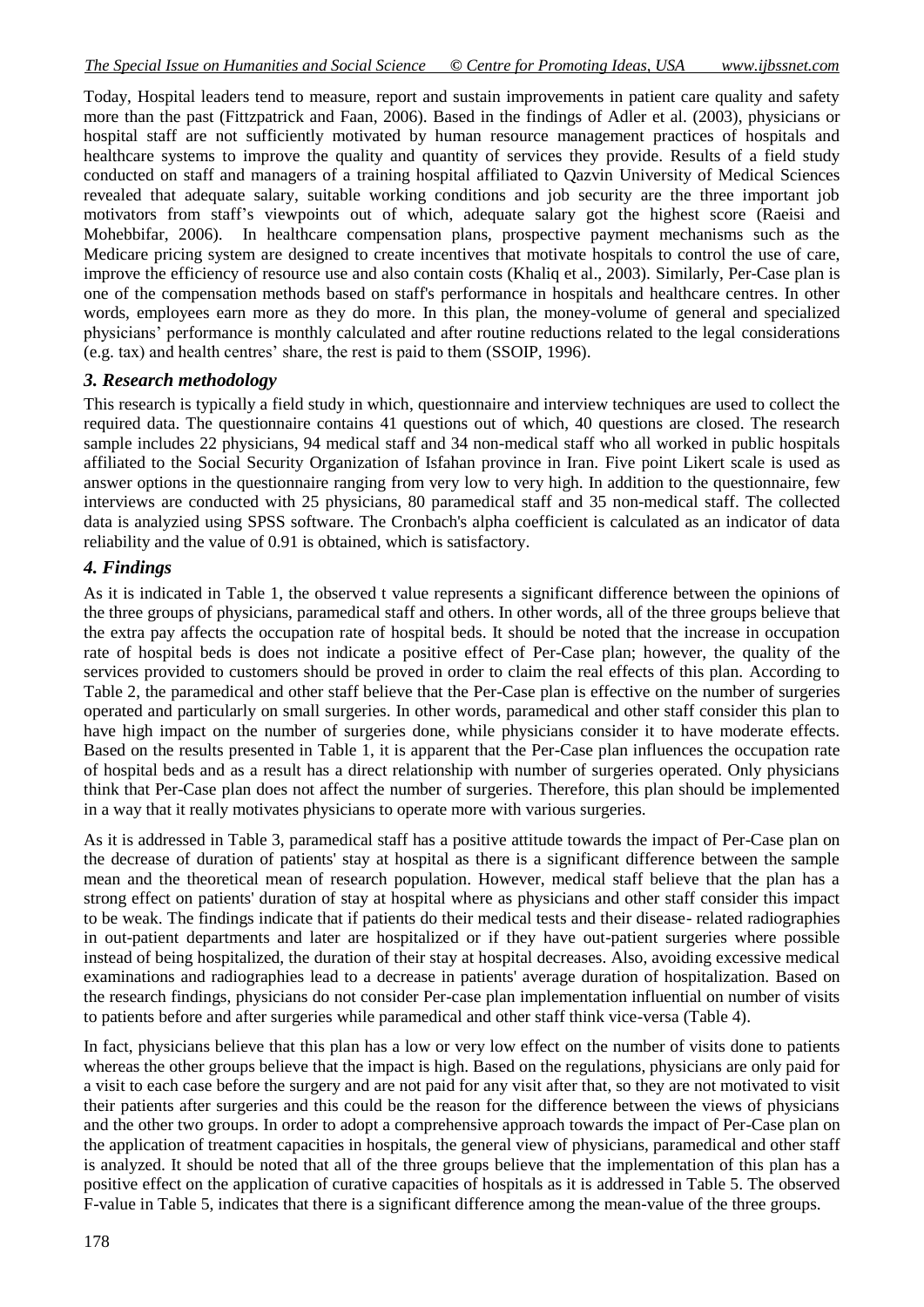The findings imply that there is a difference between physicians and paramedical staff in this regard as paramedical staff has a much positive view toward the effect of Per-Case plan on the application of curative capacities than physicians. In fact, the quantitative increase in the curative services delivered does not necessarily indicate their high quality. In many organizations, mismanagement exists and it worsens when management's attention is exclusively attracted to quantity of produced goods or delivered services rather to their quality. Therefore, it is suggested that in any incentive plan, sufficient attention be devoted to both aspects of goods and services' quantity as well as quality. As it is demonstrated in Table 6, the observed tvalue in physicians and paramedical staff is greater than the critical value, therefore these two groups believe that the Per-Case plan influences the level of staff efficiency whereas other staff do not think so. Perhaps this is due to little application of such incentives for hospital staff other than physicians and paramedical staff.

Physicians believe in the influence the Per-case plan has on employees' level of efficiency and the relationship between services delivered to patients and their price but they tend to assign low level of influence, Per-Case plan may have on the quality of services and the extent to which, these services are monitored and controlled. In contrast, paramedical and other staff believe in moderate impact of such plan on the mentioned variables (Table 7). While physicians and paramedical staff consider Per-Case plan to affect staff level of motivation, based on the viewpoints of other staff, there is no relationship between the implementation of this plan and staff level of motivation (Table 8). Because non-medical staff are not provided with the benefits of this plan as much as physicians and paramedical staff, their responses to this research question might be biased towards their personal benefits. In fact, Per-Case plan has little benefit for hospital non-medical staff and its implementation has little influence on their level of motivation. Observed t-value for all of the three groups in Table 9 is greater than the critical value at 95% level of confidence, which indicates that all of the three groups find the Per-Case plan effective on patients' level of satisfaction.

## *5. Discussion and conclusions*

Based on the research findings it is concluded that the Per-Case plan influences the application of treatment capacities. Also, physicians and paramedical staff believed that this plan affected the level of hospital Staff efficiency, while none of the three groups believed in the impact the Per-case plan has on the quality of services provided and the degree to which services are monitored. According to the interviews conducted with hospital Staff, 73% of respondents (88% of physicians, 75% of paramedical staff and 57% of other staff) believed that implementation of this plan positively affects their efficiency. In addition, based on the views of physicians and paramedical staff, Per-Case plan affects staff motivation and patients' satisfaction. The Social Security Organization which monitors several hospitals uses incentive plans such as the Per-Case plan to motivate the hospital staff. This plan is one of the successful incentive plans applied in treatment centres such as hospitals. The results indicate that Per-Case plan positively influences occupation rate of hospital beds, number of surgeries done, number of visits done to patients before and after surgeries and it negatively affects the duration of patients' hospitalization.

These results could be assigned to the application of Per-Case plan only when they are accompanied by fast and high-quality services because these two factors play a significant role in providing treatment services. However, it seems that physicians are more satisfied with this plan than other hospital staff. In addition, all respondents confirmed the impact of this plan on the speed of delivering treatment services. However, according to the findings it is concluded and recommended that the Social Security Organization must take the private sector tariffs into account so that the gap between physicians' payments in public and private hospitals could be bridged. Also, in order to motivate non-medical hospital staff, the proportion of extra payments assigned to them should be increases or their pay-limits must be removed. Finally, in order to increase the quality of delivered services and patients' satisfaction, services must be more accurately monitored.

# *References*

Adler, P.S., Riley, P., Kwon, S., Signer, J., Lee, B. and Satrasala, R. (2003). "Performance improvement capability: keys to accelerating performance improvement in hospitals. *California Management Review*, 45(2), 12-33.

SSOIP (1996). Documents related to the treatment management of Social Security Organization of Isfahan Province.

Fleba, S. (2005). "Hospital development plans". *The European Journal of Health Economics*, 6(4), 322- 326. Fittzpatrick, M.A. and Faan, M.S.N. (2006). Using data to drive performance improvement in hospitals. [Online] Available: www.healthmgttech.com (May 15, 2006).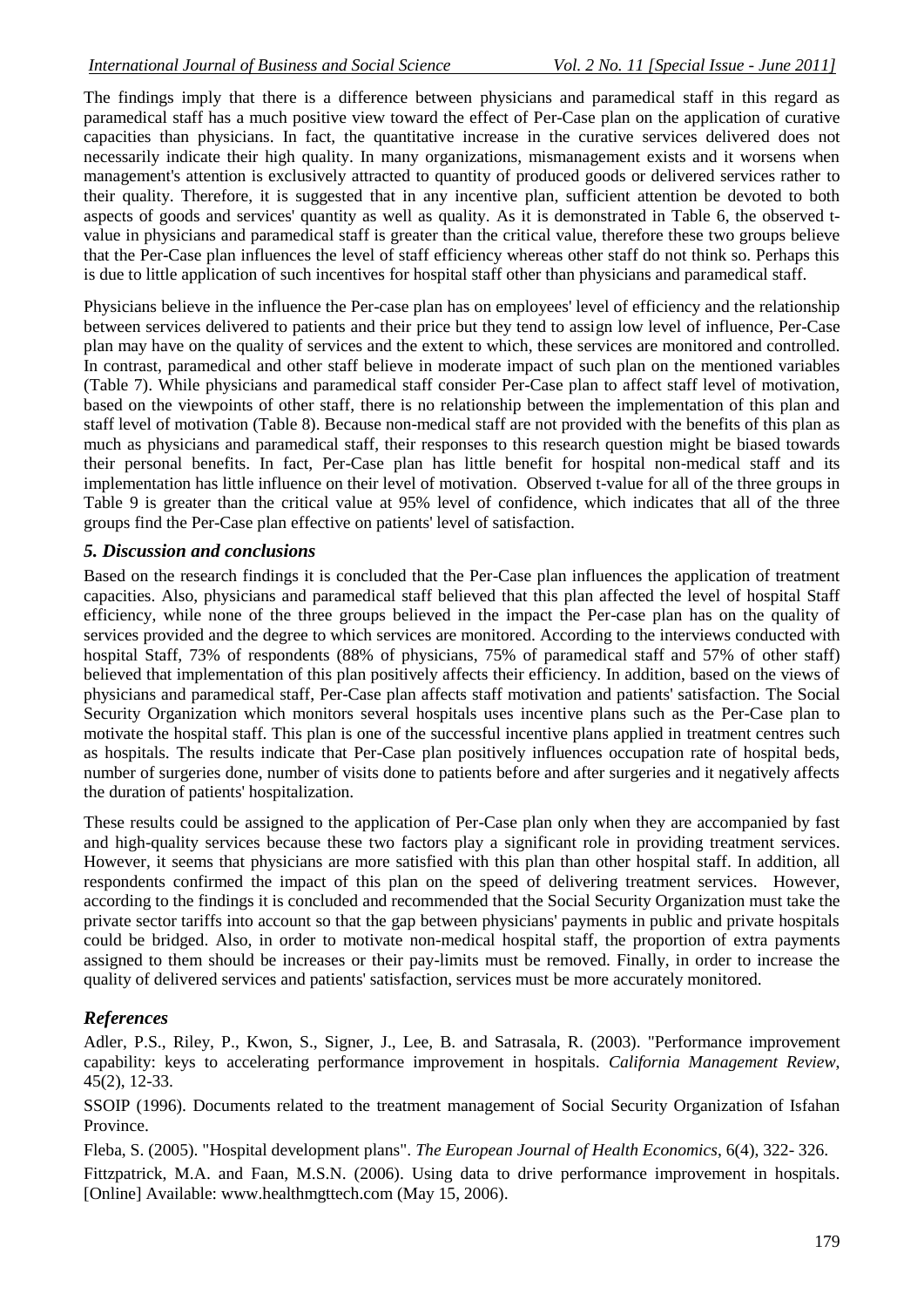Huckman, R. and Pisano, G.P. (2006). "The firm specificity of the individual performance: evidence from the cardiac surgery". *Management Science*, 54(2), 473-488.

Kawabuchi, K. (2000). "Payment systems and considerations of case mix: are diagnosis-related groups applicable in Japan". *Pharmacoeconomics*, 18(S1), 95-110.

Khaliq, A.A., Broyles, R.W. and Roberson, M. (2003). "The use of hospital care: do insurance status, prospective payment and the unit of payments make a difference?". *Journal of Health & Human Services Administration*. 25(4), 447-472.

Longest, B.B. and Lin, C.J. (2005). "Can nonprofit hospitals do both well and good?". *Health Care Management Review*, 30(1), 62- 68.

Raeisi. P. and Mohebbifar, R. (2006). "Job motivators from the employees' and managers' viewpoints in teaching hospitals affiliated to Qazvin University of Medical Sciences". *The Journal of Qazvin Medical Sciences*, 10(38), 101- 108.

WHO (2009). World Health Organization report. [Online] Available: www.who.int (May 3, 2009).

**Table 1.** Comparison between three groups based on their views towards the influence of Per-Case plan on the occupation rate of hospital beds

|                   | Mean  | SE    | SD    |       |
|-------------------|-------|-------|-------|-------|
| Physicians        | 3.432 | 0.169 | 0.795 | 2.55  |
| Paramedical staff | 3.718 | 0.071 | 0.693 | 10.11 |
| Other staff       | 3.309 | 0.12  | በ 699 | 2.57  |

**Table 2.** Respondents' views towards the effects of Per-Case plan on the number of surgeries

|                   | Mean  | SE.   | SD    |      |
|-------------------|-------|-------|-------|------|
| Physicians        | 3.102 | 0.170 | 0.797 | 0.6  |
| Paramedical staff | 3.633 | 0.064 | 0.622 | 989  |
| Other staff       | 3.386 | 0.117 | 0.680 | 3 14 |

**Table 3.** Respondents' views towards the effects of Per-Case plan on the average duration of patients' stay at hospital

|                   | Mean  | SE.   | SD           |      |
|-------------------|-------|-------|--------------|------|
| Physicians        | 3.193 | 0.150 | 0.705        | 1.28 |
| Paramedical staff | 3.755 | 0.054 | 0.522        | 5.57 |
| Other staff       | 3.165 | በ 1በ1 | <u>በ 590</u> | .63  |

**Table 4.** Respondents' views towards the effects of Per-Case plan on the number of visits before and after surgeries

|                   | Mean  | SE.   | SD    |      |
|-------------------|-------|-------|-------|------|
| Physicians        | 2.894 | 0.194 | 0.911 | 5.46 |
| Paramedical staff | 3.755 | 0.085 | 0.828 | 8.88 |
| Other staff       | 3.608 | 017   | N 99  | 3.57 |

**Table 5.** Comparison of physicians, paramedical and other staff towards the impact of Per-Case plan on the application of treatment capacities

|                   | df  | Sum of squares | Mean of squares | F      |
|-------------------|-----|----------------|-----------------|--------|
| Physicians        |     | 2.85           | 1.42            | 0.0028 |
| Paramedical staff | 147 | 34.41          | 0.234           |        |
| Other staff       | 149 | 37.27          |                 |        |

Table 6. Respondents' views towards the influence of Per-Case plan on staff efficiency

|                   | Mean  | SE.   | SD    |       |
|-------------------|-------|-------|-------|-------|
| Physicians        | 3.591 | 0.157 | 0.734 | 3.76  |
| Paramedical staff | 3.421 | 0.088 | 0.855 | 4.78  |
| Other staff       | 2.982 | 0.160 | 0.932 | 0.112 |